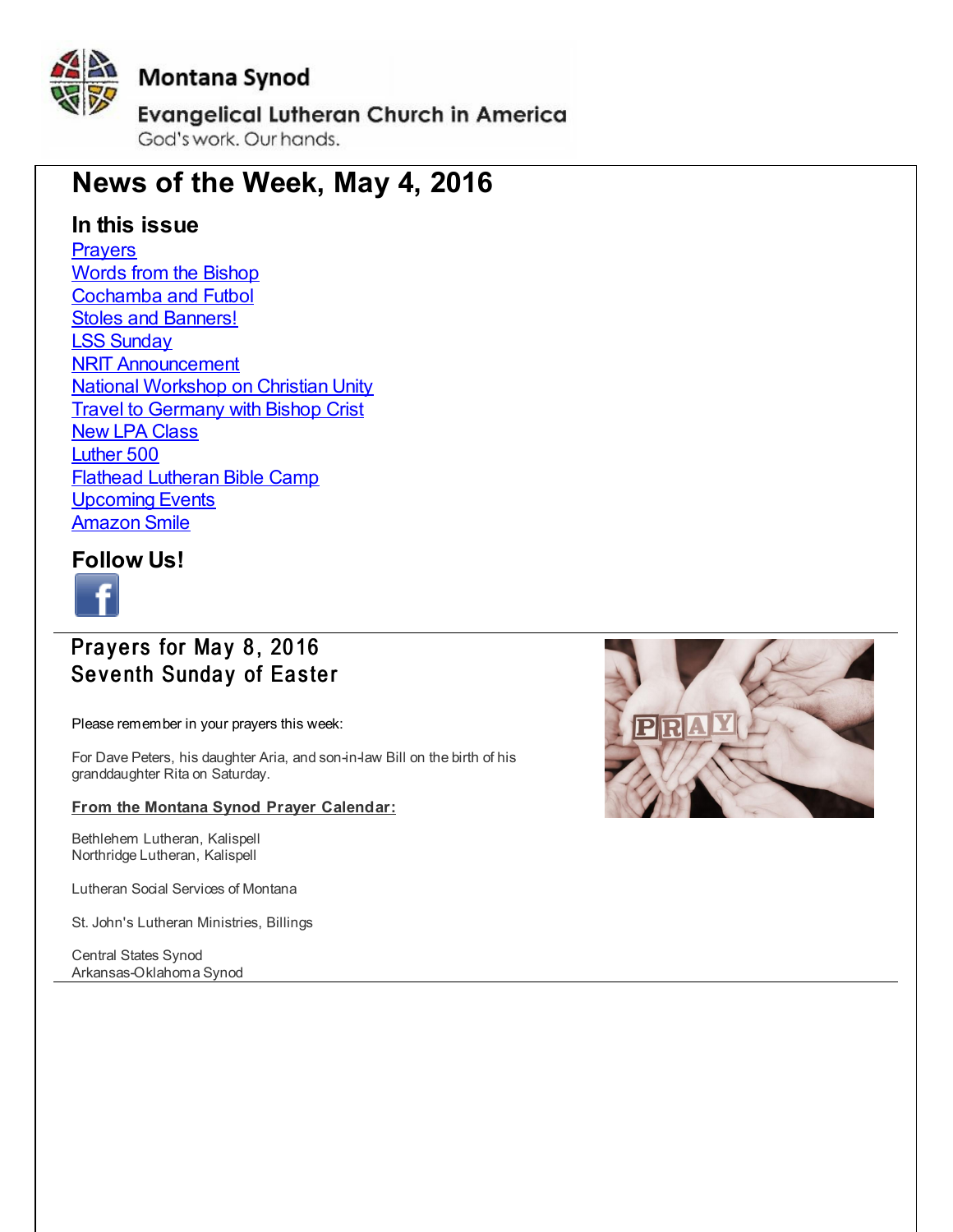## **Words From the Bishop - Deepen Faith and Witness - Stewardship**

"The earth is the Lord's and the fullness thereof, the world and those who dwell therein."( Psalm 24:1)

There is a village in Alaska that is falling into the sea. Actually there are many villages in Alaska that are falling into the sea. The Inupiat people, originally migratory, were forced to settle in "permanent" villages. It is these "permanent" villages that are falling into the sea. Once protected by sea ice, they are now eroding away. Climate change, of course, is the reason. Shishmaref is of particular interest because there is a Lutheran congregation there. At some point in the not-too-distant future, says Bishop Shelley Wickstrom, the homes of Shishmaref will be put on skids and dragged to a new location. But not the church. It is too big. If the people are to worship, they will need a new church.



Shishmaref, Alaska, is only one of many communities in the vanguard of what

scientists predict will be 50 million to 200 million "climate refugees" by 2050. Because Shishmaref has Lutheran connections, our church will have a moral obligation to those villagers, those ELCA Lutherans. But what about Isle de Jean Charles in Louisiana? And thousands of other places. Climate change poses a huge global problem-it affects everyone.

The history of life on earth is rich and varied. The creation stories in Genesis give us a beautiful, poetic rendition of unfolding life on earth that is pleasing to God. The collapsing of the process into six days makes it manageable, comprehensible. Of course we know that the earth's evolution has been far more complex. We can assert this without any diminishment in our faith in God the creator.

Scientists looking at this history of living things see five mass extinctions in the last half billion years on earth. And more and more of them are convinced that we are on the verge of a sixth mass extinction. (See Pulitzer Prize winning The Sixth Extinction, by Elizabeth Kolbert.) So what's a Christian to do? Martin Luther is widely quoted as saying that even if he knew the world were to end tomorrow, he would still plant a pear tree today. (That quote has never actually been verified, though it is probably his most popular.)

Stewardship. It is a faith practice that involves far more than an annual fund drive for the congregation. Stewardship is our acknowledgement that everything we have and everything we are comes from God. Stewardship is returning to God, providing for our neighbor, working with our neighbor to care for the earth. It is not a massive global initiative, but a way of life, a faith practice for people who follow the Risen Christ.

Christians do not have a monopoly on stewardship, nor on care of the earth. And Christians, like others, have a moral obligation to engage in global initiatives to care for the earth. It's just that we are very clear about the why. We love because God first loved us.

Personal stewardship is an affirmation that we are not created unto ourselves, that we are a part of something larger, and that in response to God's love through Jesus Christ, we orient our lives in gratitude.

We pray to God for the earth. And we work with our neighbors for the earth, planting trees, recycling, lessening our carbon footprint. And we practice stewardship. Because we know that it is not ours to spoil, not ours to ignore, not ours to hoard. We care for the earth as a matter of stewardship for the present, and for the future.

We may not be able to prevent a certain species of bat from going extinct, nor a particular kind of frog. But as Christians we have a responsibility to care for the environment. It is a matter of stewardship. We were not given the earth to live in to use up all its resources and make it uninhabitable for the future. Farmers know that. Ranchers know that.

That's stewardship. A faith practice.

Jessica Crist, Bishop

# Cochamba and Futbol -Pastor Stacey Siebrasse

Visiting Cochabamba was one of the highlights on our trip to Bolivia. At least it was for me. The city parks and walkways are straight out of a storybook: lovers walk hand-in-hand, bushes are manicured to look like gumdrops, lights illuminate gushing water fountains, and flowers at the foot of leafy trees offer the kind of aromatic shade that entices readers to finish just one more chapter before going back to work. We saw a lot of cityscapes like these as we clicked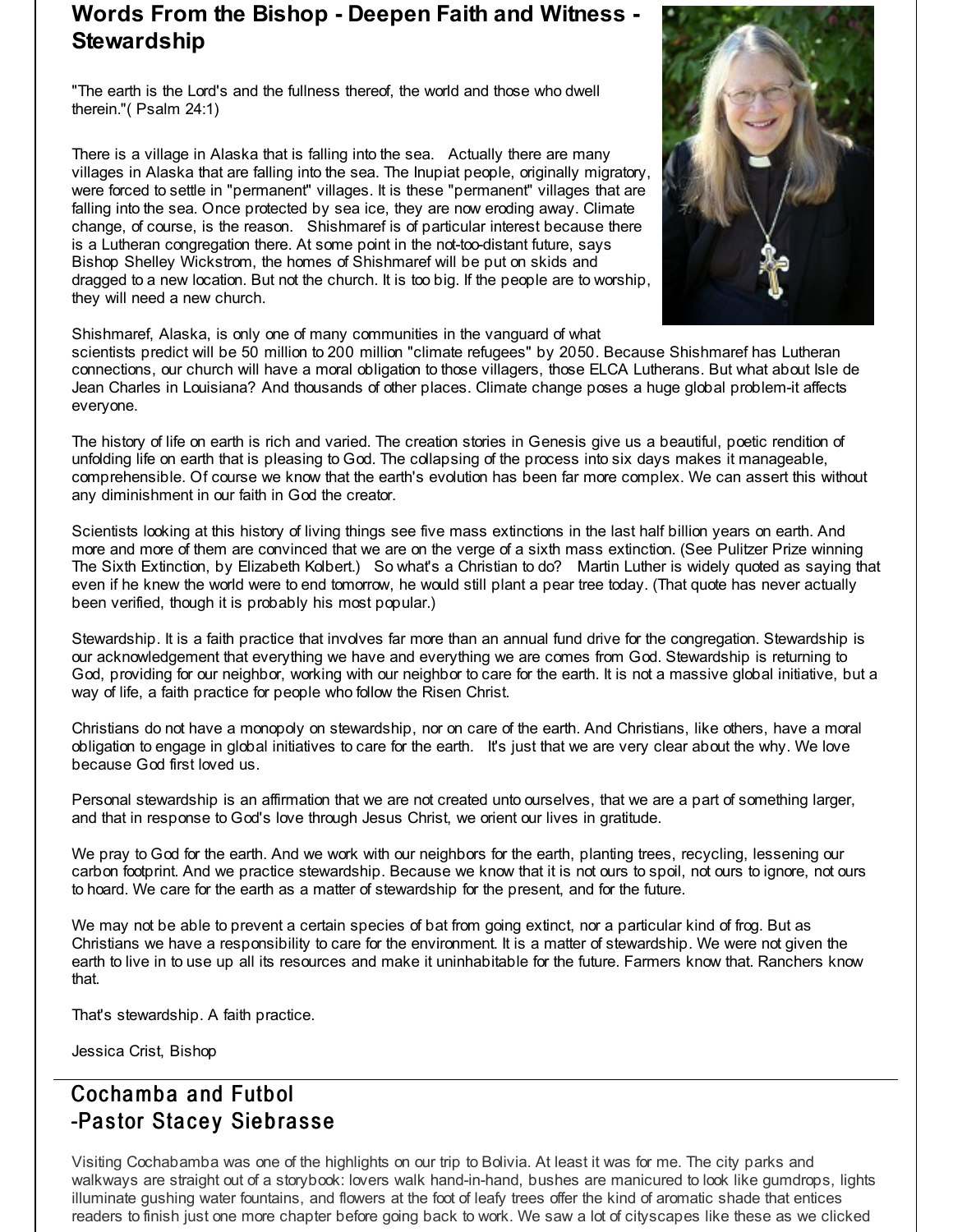along in our bus that took us from our inner-city hotel to the neighborhood of Taquiña. The closer we got to our destination, however, the less frequent these parks became.

Read More...



## Stoles and Banners!

Are you bringing a Reformation-themed stole and/or banner to the Synod Assembly in June? If so, we would like to have some information about your artwork to display on a card alongside your banner and/or stole. Please fill out this form and email it to [tonya.eza@gmail.com.](http://r20.rs6.net/tn.jsp?f=001M9bAX910nWS-Z5ZrESbueZ9Yccy2jWpILtz5t5WvJY39UEDYcl12qNlkuP0KRu1eIhUStkDWdO_GqIH6ajRogxpiFo5F_FCXu1a2BLXO_vQHZK9ABEUUZ_h-F7BThblUAfvRDqC7NxrRX9G-yYT-nTRZNGtj49-yG5zuBdiO8jn5JlRAcuoKB7oU_d1DAMNo1I_tLCa1mCS74ScM7B1RByXyTFOiyuZFySgU6nw3pofJfyBppo6kqq8vAlYX86bM3mSjBHcAWXdsHDgSMgrPFH-1uhUzaO3_&c=&ch=) We're looking forward to seeing the creativity of the people in the Montana Synod!

# ELCA Advocacy Alert!

The ELCA is committed to fighting childhood hunger. That commitment, rooted in the baptismal call to care for our neighbors in need, is why we as a church have advocated for a strong renewal of the Child Nutrition [Programs](http://r20.rs6.net/tn.jsp?f=001M9bAX910nWS-Z5ZrESbueZ9Yccy2jWpILtz5t5WvJY39UEDYcl12qNlkuP0KRu1e1loJXcB6Ho-h4T0EkMoYofv7ufip4zc3dPdIRlONncO9IH3jCT2kI-uxESHJe84shXGUza3Y9mjuQThPDMf72bWywa2gJkzzIfSBl06-cTA5uV1VuhSIZfGectftzrBWeJP_7QCHeAtG2fNAhYejEqip0Eg9-4qhRA6Lf0WbDttQml9ujaF77ZhVJOcO1sl8aqUE2GyQmNgTVbXRQMujymVJCtUjQoEwgkdPUj22bovDgFj2r9DPikG9_D3dXt0rVBO3jsAgQetkz5OBtLKiGw==&c=&ch=) that are critical to the health and wellbeing of children and families throughout our nation.

ELCA Advocacy opposes the recently-introduced U.S. House of Representatives "Improving Child Nutrition and Education Act of 2016, (H.R. 5003)," that rolls back many years of successes in feeding millions of hungry children. It substantially reduces access to school meal programs impacting some of our most food insecure communities. Some of the worst provisions of this legislation would:

- Reduce the number of schools that are eligible to implement community eligibility (high poverty schools which provide free meals for all of their students).
- Raise barriers and more red tape to the Women, Infants and Children (WIC) program.
- Roll back science-based nutrition standards for schools
- Create additional requirements for schools and low-income families, jeopardizing access to school meals for thousands of students.

Our nation's Child Nutrition programs include the Supplemental Nutrition Program for Women, Infants and Children (WIC), which provides nutritious food, education, and access to health care for millions of low-income new mothers and infants; as well as the National School Lunch Program and the Summer Food Service Program, both of which guarantee that millions of low-income children have access to healthy food throughout the year.

Many of our nutrition partners agree, this legislation takes away access to healthy nutritious breakfasts and lunches they need to learn and grow.

Please urge your members of Congress to Oppose the Improving Child Nutrition and Education Act of 2016 (H.R. 5003) today at the **ELCA Action [Center.](http://r20.rs6.net/tn.jsp?f=001M9bAX910nWS-Z5ZrESbueZ9Yccy2jWpILtz5t5WvJY39UEDYcl12qNlkuP0KRu1eB2-XJwJ9fgnNsc7Q6RUgcACEIH1UFv6mEzmvvO_FZkCTMY_XGIKF5GX6EUPNroqaP0Ie20fegnlE3IttBWLSDF06zJOknW_sQJZpEY0RbY8a6yew6e2NVdHBVQtQTULbkAw2OFChO7lROQimM9tRI3JIF7uWJGwBoPXJmjE-rAbjQQTKrqolrlEwjUNrxb8F4Wvgog2bmgRUpr03upBpw77jPpN3CinwJO0mLAvhd43qASOQKPtwtH9G94cgKXdRPXV5OeWBg1b2XGIidFJpf60b2986DjNp&c=&ch=)** 

## Lutheran Disaster Response

Dear friend in Christ,

One year ago today a powerful 7.8-magnitude earthquake rocked central Nepal. A second major earthquake struck just one month later with almost 400 aftershocks, causing continued waves of panic. More than 8,460 people were killed and almost half a million homes destroyed.

Lutheran Disaster Response has been and will continue to respond to the needs of our Nepal neighbors. Working with an extensive network of partners who are actively engaged in communities, we were able to respond rapidly after the earthquakes hit. One year later, we are still there rebuilding and restoring - empowering communities and meeting livelihood needs.

The Nepal [Earthquake:](http://r20.rs6.net/tn.jsp?f=001M9bAX910nWS-Z5ZrESbueZ9Yccy2jWpILtz5t5WvJY39UEDYcl12qBbDP6bO7__IlngeO-HYmN1Mb8gj3DDblluCYacAY7T1HvPUa5i1YLLyknbkApQ9BRi_TrlnT2oOfK6XHhuxQRP9siyHi0-hkenmtNhEX1bSrtfMU7gy_XBUkwegwme-SxhPhIBmQKVrDA_SEl-NtXn09vP8HzdSHWrpxTE_yeuse1RFZ5NJJzb7faR2VAR_slQMIF5qXgZYLbVWyuSNNEyqtJWUo22PuxcdtZbDxJS3eNUuy_8eVjJRvuoL2KqbZmfeJEvtIjD79UBRhrfpB6N8t2PUj0z9dNvAbKi9gOOg2wM5C9s0RSedx_NGUA7UVqub7r2UhfP0dgqjq0g6irLvOSlMUNLQhtR2ZvW_nO5Vs3XJ0JhCqM1DHVLndg0LiWdpVk9vhl7CI0fjDnq_QLQiRoYuG2KWWQ==&c=&ch=) one year later resource provides stories, images and more details into the work being carried out.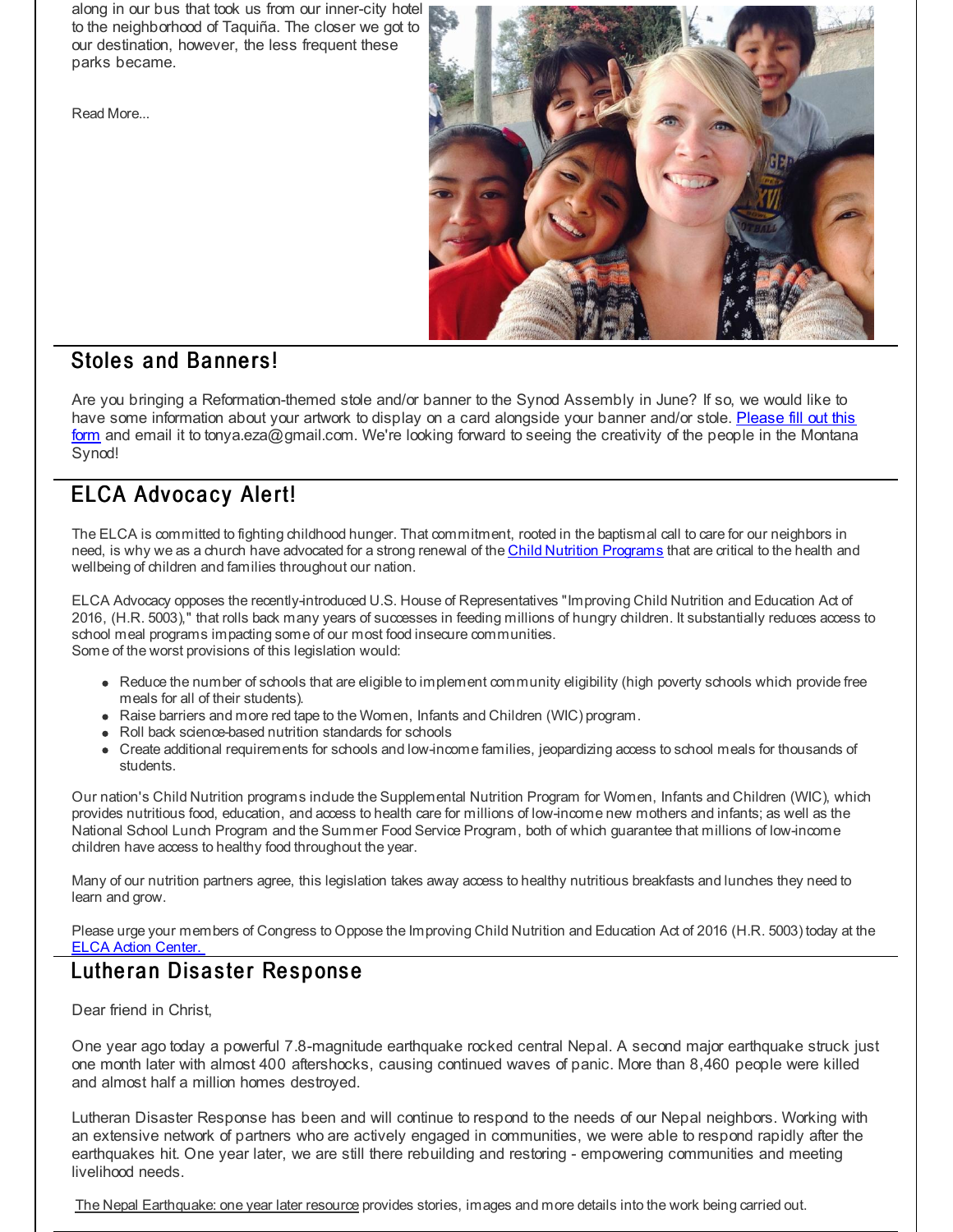## **LSS Sunday**

In May we ask congregations of the Montana Synod to remember Lutheran Social Services. You could choose a Sunday to do a special offering, include LSS in your prayers, have an adult forum on the work of LSS. Watch for resources.

# From the NRIT Advisory Committee

NRIT is entering the world of digital education. Our first digital offerings are now available on our website. When you purchase the classes, you will have access to them throughout 2016 so can offer the class as a multi-session adult study or watch on your personal computer at your convenience.

## **DIGITAL EDUCATION**

### **Learning Our Place: Wilderness and Wonder from a Biblical Perspective**

With Dr. Kathryn Schifferdecker, professor of Old Testament at Luther SeminaryThis course explores the book of Job and several biblical texts for insights about God, creation and humanity. What kind of world is this? What is our place in this world? How does the Bible speak of wilderness and wild creatures? What about "acts of God?"Cost of 12 months of access to the class is \$40

### **Syria in the Bible and in the Early Church: A Heritage at Risk**

With Dr. Thomas Lee who served for many years as Lutheran campus pastor at the University of Montana, Missoula, where he also-as a faculty affiliate-taught biblical Hebrew and Aramaic in UM's Religious Studies Department. During the 1980s and into the 1990s he served on the staff of two archaeological projects in the Kingdom of Jordan and one in the Republic of Syria.

In recent months we've become aware as well of the tragic loss of Syria's rich cultural heritage at the hands of ISIS and by those who profit from the looting and sale of antiquities. This loss of antiquities and the humanitarian tragedy are not unrelated. As Dr. Amr al-Azm, a former official in the Syrian Ministry of Antiquities who now teaches Middle Eastern History and Archaeology at Shawnee State University in Ohio, reminds us: "A people without a history is a lost people . . . and history without people is meaningless." Not only the Syrians, but we too are deeply invested in Syria's history as evidenced by the bible and in the history of the early church. The loss of Syria's cultural heritage,then, is not only a tragedy for the Syrian people, but a tragedy for us as well.

In this NRIT presentation by Tom Lee, we will explore the importance of ancient Syria for the bible and the church and will attempt to convey some sense of the threat posed by the Syrian civil war to our common cultural heritage. The Cost of the class is \$25. After the percentage taken out by the online registration company, the remaining amount of each registration fee will be sent to the American Schools of Oriental Research for their "Syrian Heritage Initiative." ASOR's "Syrian Heritage Initiative" is committed to assist in whatever ways possible the preservation of antiquities under threat by the Syrian civil war.

To purchase these classes, go to [www.nrit.org](http://r20.rs6.net/tn.jsp?f=001M9bAX910nWS-Z5ZrESbueZ9Yccy2jWpILtz5t5WvJY39UEDYcl12qNATlsgy60UdJGdSusQIOjtAh24SmJtdbmyTjGR65dH1HtqXCjiMJSgTtW5uIdt6DmTO6uEJDD60JwwQmqflJlWVxh6hEM58zgugspiTzZ2e&c=&ch=). Click on the NRIT logo on the upper left side of the page. This will bring you to the NRIT home page. Under the logo, to the right side, click on NRIT Digital Education Store. Then click on the class you would like to access. You will need to pay online with a credit or debit card.After you have placed your order, you will be sent an email with all of the access information.Look for more offerings to come!

### **FROM THE NRIT ADVISORY COMMITTEE**

Chance to win a certificate good for one free NRIT class! We are looking for quotes describing the impact of NRIT on the synod and the importance of continuing education to your ministry.Please send a brief statement to Jenny Kunka at j.kunka@nrit.org. It can be about a specific class, about the benefit of having an organization like NRIT in our synod or about continuing education in general.Jenny will take the names off the statements and send them on the NRIT Advisory Committee who will chose one entry to receive the gift of free registration to a class.



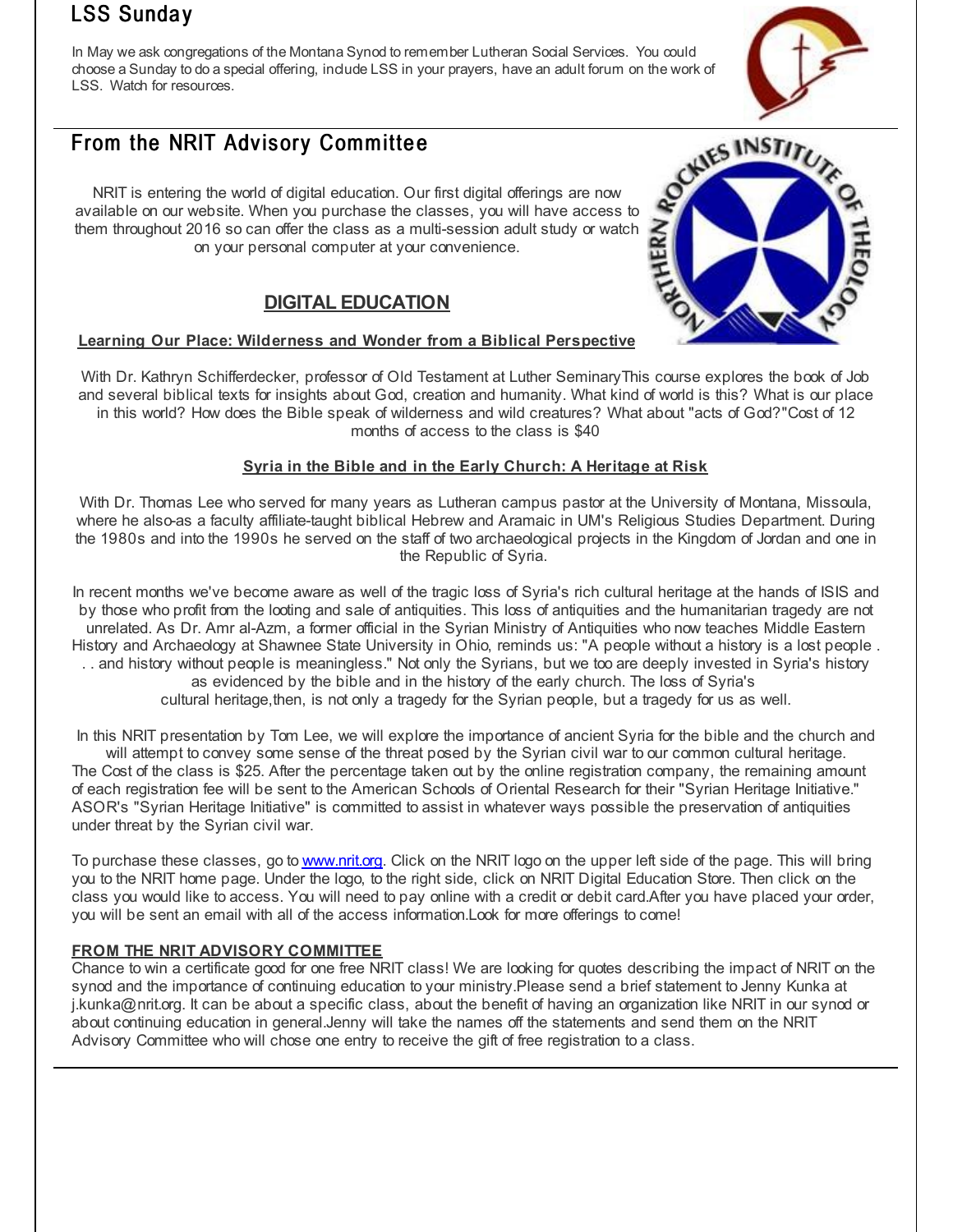

# vious news and notes:



KALISPELL - Immanuel Lutheran Communities will break ground on a \$45 million, multi-phase, five-year expansion at 3 p.m. May 5 at Buffalo Hill Terrace. All are welcome to attend the ceremony, followed by a festive Cinco de Mayo BBQ with musical entertainment provided by Cocinando.

The first phase of construction adds a new therapy gym and 32 guest suites for a total of 48 guest suites at The Retreat at Buffalo Hill, an award-winning center designed for short-term rehabilitation and post-acute care. The expansion will include accommodations for post-acute patients transitioning from hospital care before returning home.

The expansion at Buffalo Hill Terrace begins in July with construction of The Lodge, an assisted-living memory-support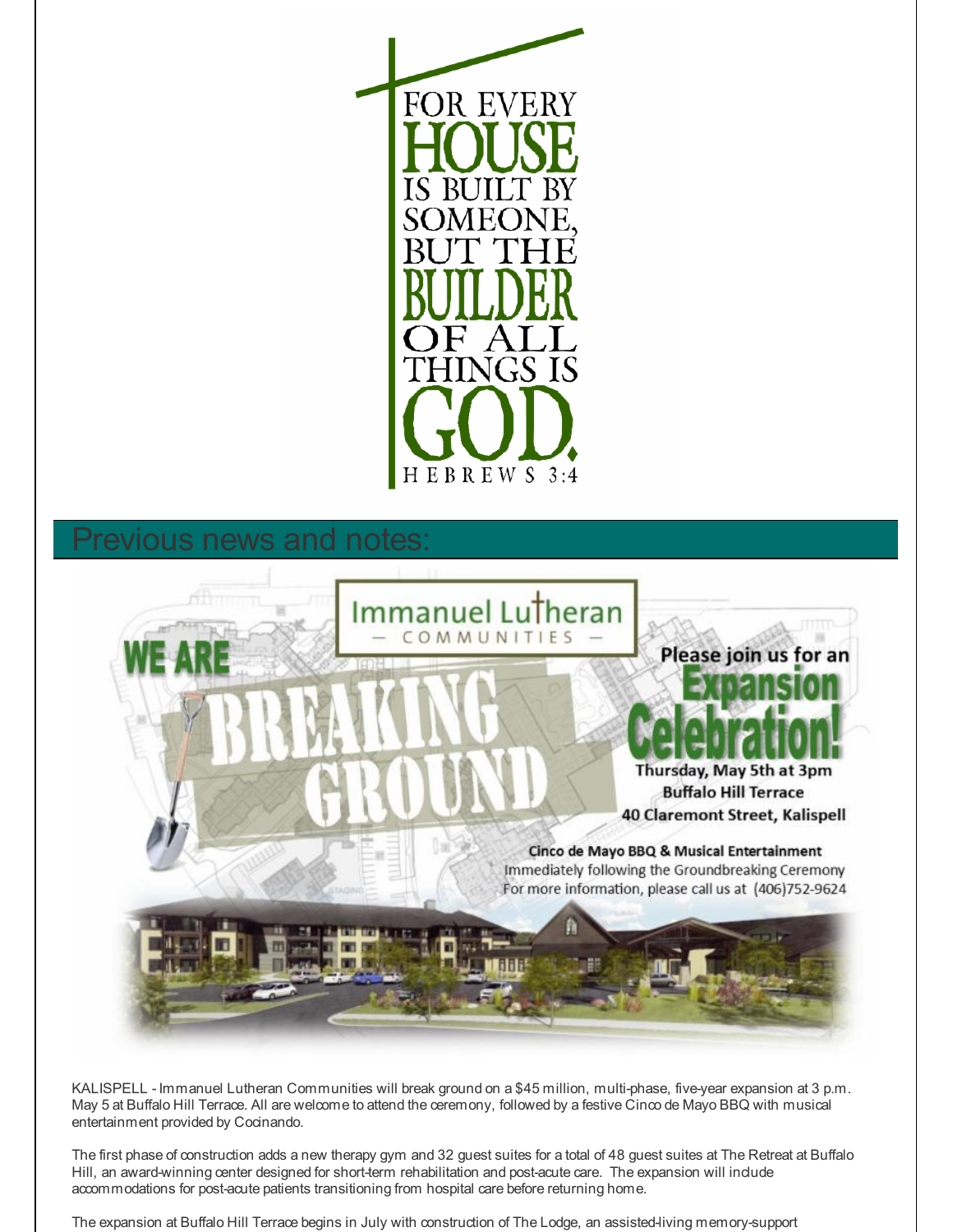neighborhood. The new Lodge will include 24 private residences and continues Immanuel Lutheran's tradition of serving those with Alzheimer's and other related dementias - a need that is expected to nearly triple in the next 35 years. In 1976, Immanuel Lutheran Communities was one of the first organizations in the country to open a dedicated living environment for people with the Alzheimer's disease.

New construction will also feature a new entrance and Commons addition at Buffalo Hill Terrace, expected to be completed in the summer of 2017. The Commons will feature more dining spaces, a Wooden Nickel coffee bar and lounge, a fitness studio, and exercise room. A second phase of construction planned from 2017 through 2018 will add a new pool and hot tub, along with and an expansive auditorium.

The new Villas at Buffalo Hill - 36 independent-living apartments designed with new amenities for the Baby Boomer Generation- are expected to be completed in late 2018. Already, prospective residents have placed deposits on more than half of the future residences.

In the final phase of the expansion, the Immanuel Skilled Care Center will be renovated to add memory support and create small "neighborhoods" with private rooms. Each neighborhood will offer private rooms with a social space and dining facilities. The center also will add six specialized hospice suites.

"The Immanuel Skilled Care Center has been a comfortable home for many of our seniors from the Flathead Valley for 59 years," said Jason Cronk, CEO of Immanuel Lutheran Communities. "It is time to renew the Center into a modern design that allows residents to continue to live comfortably with the support and loving care Immanuel has provided for generations." "We look forward to the future changes at Immanuel Lutheran Communities, while honoring our past, with thoughtful design throughout."

MMW Architects of Missoula, has created the leading design and construction plans for the expansion, while CJMW Architecture of Winston-Salem, N.C. provided the campus master plan. Local firm Swank Enterprises is the general contractor and phase one financing is through BBVA Compass Bank.

## Prison Ministry Partnership, April 2016

One of the desired outcomes for our conversations is strengthening all of our prison ministries by sharing information and encouraging members of our churches to get involved. Our core team is passionate about working with people affected be incarceration. As one of our volunteers recently said "I got involved to be of service to God and to others but I find that every time I go to the prison I am given more than I am able to give." You can experience this for yourself by:

**Praying for these ministries and the people involved in all aspects of the criminal justice system.**

**Attending worship services or Bible studies** at the Montana Women's Prison in Billings or at the Men's Prison in Deer Lodge.

**Being on a leadership team for retreats:** Homeward Bound (ecumenical Walk to Emmaus/Cursillo retreat) or Kogudus (Lutheran) retreats.

**Mentoring** a returning citizen who has paid their debt to society.

**Donating gently used casual or business wear** in Billings.

**Attending Healing Communities training** to develop a ministry to persons returning from or at risk of incarceration, and their families in your own church and community.

**Donating art work or quilted items for a fund raiser.** Freedom in Christ Prison ministry receives about a third of its support from the national ELCA and local Montana Synod with the rest coming from fundraisers and donations.

### **Attending a Freedom in Christ fund raiser:**

Saturday, June 25 Dinner, silent auction and concert by the Johnny Cash tribune band C Steve Music at St Paul Lutheran Church in Missoula.

Sunday, October 9 Quilt auction via the internet at various locations in the state, including Billings, Great Falls, Sidney and more.

**Tovolunteer or contribute contact the following people:**

*Worship, Bible Study, retreats, mentoring or clothing donations in Billings:* Pastor Wendy Ochs at Evangelical United Methodist Church: 406-259-1897 or pastorwendyochs@gmail.com

*Worship, Bible Study, retreats, mentoring in other areas:* Pastor Rob Nedbalek, Freedom in Christ Prison Ministries at 406- 694-5267 orpastorrob@ficprisonministry.com

*Kogudus Retreat* Pr. Greg Karlsgodt, 406-544-1699 or gk@kogudus.org

*Donations or tickets for fundraisers:*Bea Rosenleaf, 406-560-4993 or Bea@ficprisonministry.com

*Healing Communities training:* Pr. Melanie Martin-Dent, 406-560-6371 or mmartindent@yahoo.com

MAC on the Move!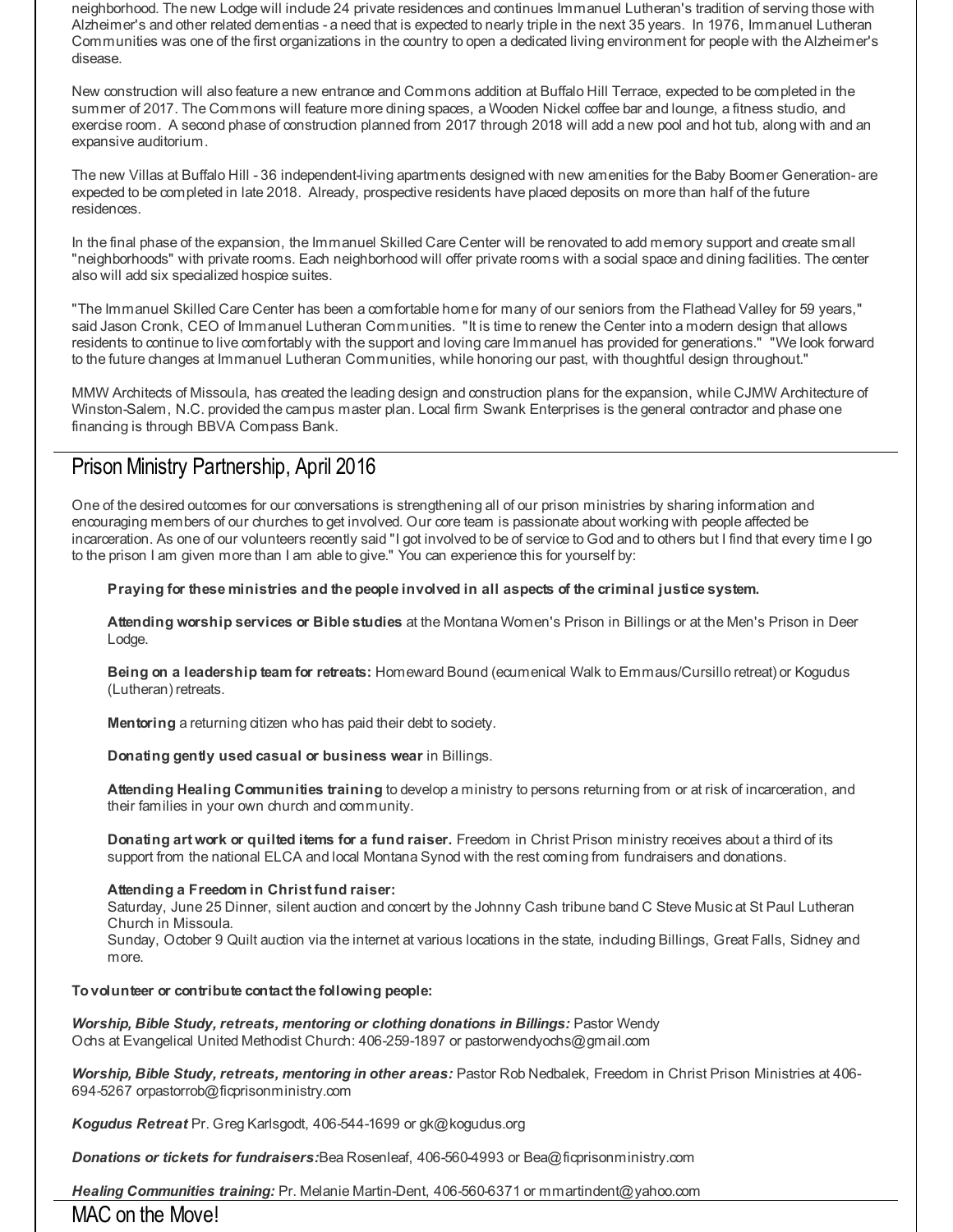From the beginning the Church has been a living organism communicating the Gospel through relationships. Jesus said, "For where two or three are gathered in my name, I am there among them" (Matthew 18:20), and Paul called this living embodiment, the Body of Christ (Romans 12:4-6). As Christians, simultaneously rooted in a particular faith community and a part of God's movement in history, our participation in Christ is multi-layered and multi-faceted.

To read more and subscribe to the MAC newsletter **dick [here!](http://r20.rs6.net/tn.jsp?f=001M9bAX910nWS-Z5ZrESbueZ9Yccy2jWpILtz5t5WvJY39UEDYcl12qBbDP6bO7__IoP4QDzzRvWaEpzF5j85jzMyunu_3vXU62oQ-thLKjqfKP4_rKVLw74Y87ayvbZOavyAe3hSG5GhBoE464K0AfmILb1fPvY04GrCevbV9JhAuRRn5Cy2O7Q==&c=&ch=)** 





## National Workshop on Christian Unity

The Rev. Amanda Liggett and the Rev. Valerie Webster, Ecumenical & Interreligious Officers of the ELCA Synod and Episcopal Diocese of Montana, respectively, are having a rich and inspiring experience at the National Workshop on Christian Unity in Louisville, Kentucky. We look forward to sharing about our experiences when we return. Valerie

# **Lutheran Seminary Award to St. John's "Community of the Cross"**

The Reverend Dr. James Nieman, President of the Lutheran School of Theology at Chicago, recently announced that St. John's Lutheran Ministries has been selected as 2016 recipient of a prestigious award. Within a February 19th letter addressed to St. John's President and Chief Executive Officer, Kent Burgess, President Nieman wrote:

"It is my pleasure to inform you that the faculty of the Lutheran School of Theology at Chicago (LSTC) has voted to honor St. John's Lutheran Ministries with the Community of the Cross award . . . presented to a community, institution, congregation, or any collectively functioning Christian group whose activities manifest the invitation of our Lord to take up the cross and follow him, and whose services is directed to the world around it, both Christian and non-Christian, and whose satisfaction and honor clearly derive from the gospel."

President Nieman stated of this award, "It is the highest group honor our faculty can bestow, reflecting the respect and esteem with which they regard the recipient." In telling why LSTC faculty voted to confer this award to St. John's, he observed these reasons:

\* Since its founding in 1963 by twenty-three Lutheran congregations of Montana, the work of St. John's now spans the entire state of Montana and offers a wide array of services to people without regard to religious preference, race, gender, age, diagnosis, or disability.

\* Through its multiple campuses across the state, St. John's provides a full continuum of senior living care, and through its facilities in Billings, it shows a model of intergenerational engagement that includes both children and senior adults.

\* St. John's has managed Lutheran Social Services of Montana, which has provided mental health counseling services, adoptive services, disaster response work, and Lutheran Immigration and Refugee services.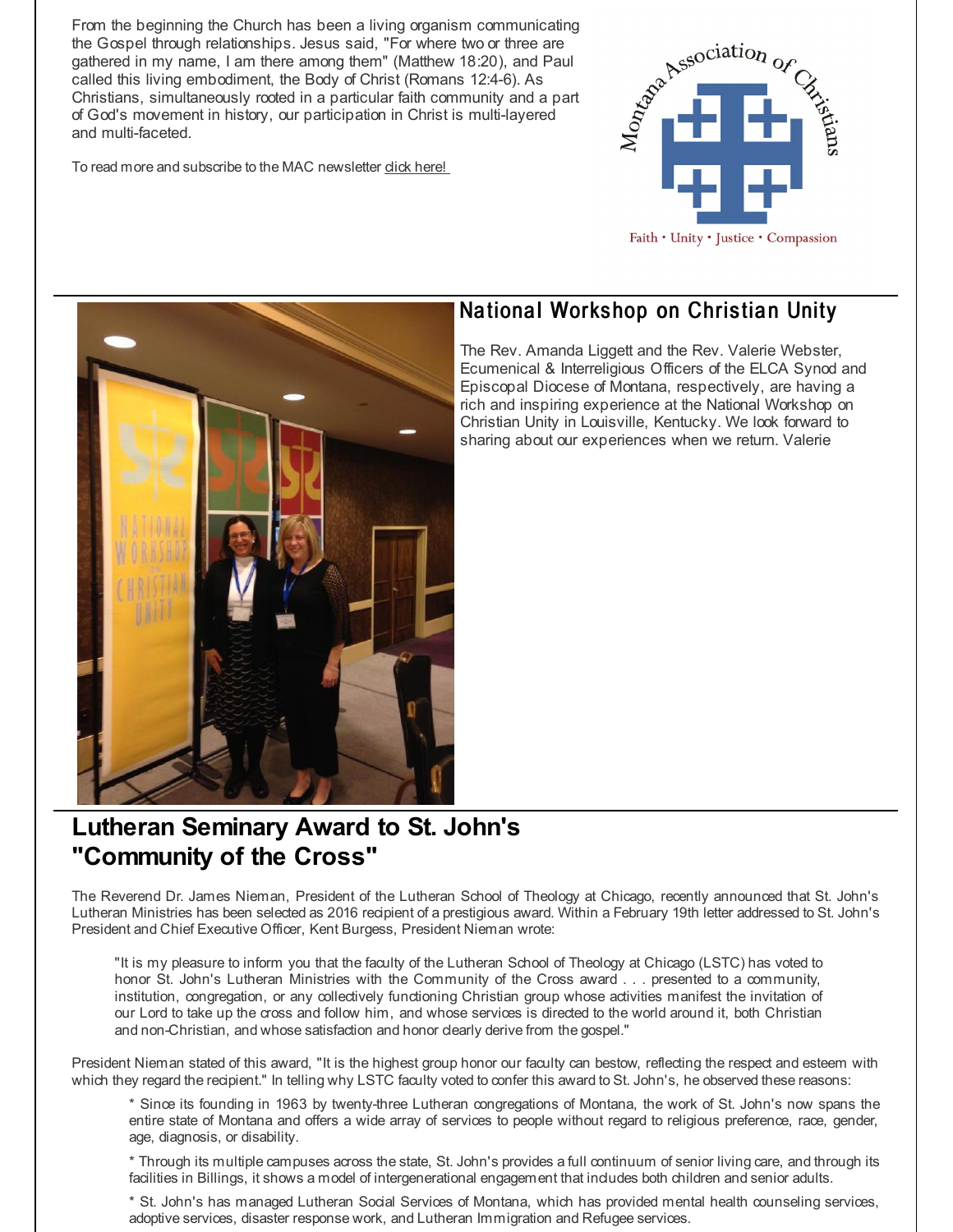\* St. John's became the second organization within the United States to develop Green House Cottages, a model for longterm care designed to provide a home environment.

\* Since 2003, St. John's in collaboration with local ELCA congregations, served as a learning context for a dozen seminary interns, half of whom were from LSTC.

\* St. John's has been an active ecumenical partner as well as supportive of and welcoming to people from all faith traditions, including those who identity as non-religious.

\* In these and many other ways, St. John's stands as a model of bearing the cross in daily life through being an exemplary social service ministry. All of this embodies LSTC's own commitment to prepare leaders for a public church.

President Nieman concluded, "Please accept my sincere congratulations on the selection of St. John's Lutheran Ministries for this year's Community of the Cross award."

Within reply, Kent Burgess wrote, "The honor of receiving the Community of the Cross award is deeply appreciated by the St. John's community. Our sincere thanks to LSTC and the faculty for this award and for the recognition and encouragement it gives to our ministry across Montana and Northern Wyoming."

On Sunday, May 15, 2016, Kent will receive this award on behalf of St. John's during commencement exercises at LSTC.

Mara Flynn Graphic Designer St. John's Foundation 406-655-5716

## Travel to Germany with Bishop Crist!

[Click](http://r20.rs6.net/tn.jsp?f=001M9bAX910nWS-Z5ZrESbueZ9Yccy2jWpILtz5t5WvJY39UEDYcl12qKQD8bKA_VZ88zQ03Sbhlvwee6FxBVLj_ORZBQDwy4VH0pWLMljuGs64EM9bAA2MbfE88el9qIWIzY1JtwOWo-1bMyAyJtRD4K_H99R5jhmeayZfuN49rZRrAlWJUAvx7KRNwrpD6KZ0e7lvxS82pxGNDP6jlmVD-oXhmKLbxoMgMxd47Uaaq0Y_h3t2EWq3nRvtLCLSBC_i8T3gH7113Oi_JF31ejkJXeJnW2z5bUyy&c=&ch=) Here for information about a Montana Synod trip to Germany to visit Reformation sites in May of 2017. Join Bishop Crist and others from around the Synod on this trip to Wittenberg.



# Montana Synod

**Evangelical Lutheran Church in America** God's work, Our hands.

# The 500th Anniversary of

Martin Luther's 95 Theses (1517-2017)

# May 9-18, 2017

# **Travel to Germany With Bishop Crist**

The Montana Synod is offering a chance to tour Germany to celebrate the 500th Anniversary of Martin Luther's Nailing of the 95 Theses to the doors of the All Saints Church in Wittenberg.

# Pilgrimage to Germany, Palestine, and Israel

Pastor Paul Rowold of Polson will be leading a Pilgrimage to Germany, Palestine, and Israel from October 4-18. He has led numerous groups in the past, and emphasizes renewal of body and spirit, with significant contact with the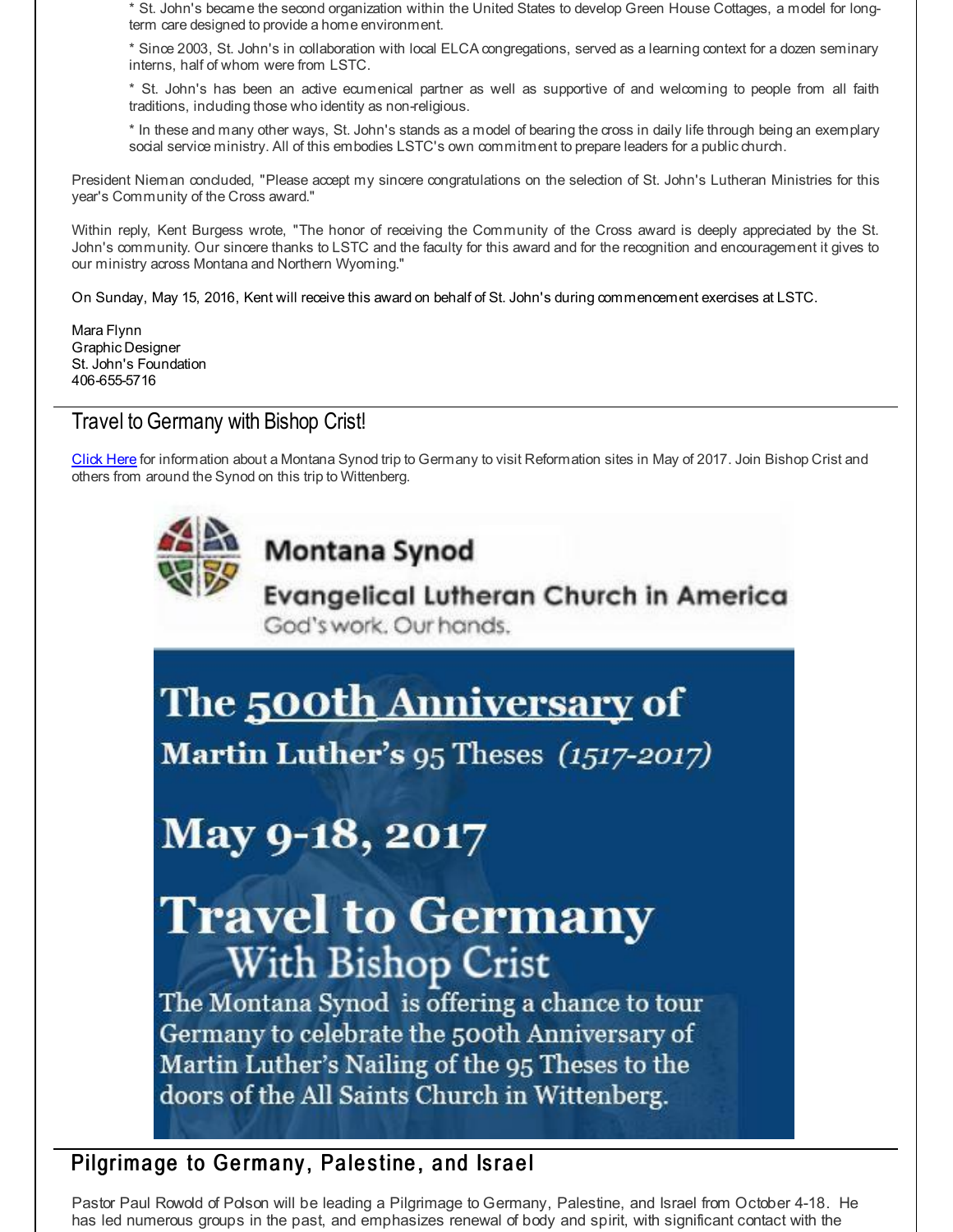Christian peoples in each country. Included in this trip are guided visits to the major Reformation sites (including Erfurt, Mansfield, Eisleben, Wittenberg, and Eisenach, with the Wartburg Castle) and the significant sites in the Holy Land. Visits to the homes of Christian families and worship in Bethlehem and Eisenach will highlight this Pilgrimage.

The 15 day experience departs from New York JFK and includes breakfasts and dinners at 4 star hotels each day. Cost is \$3225 per person (based on double occupancy). For detailed itinerary, contact Pastor Rowold at 406 883 5864 or paul.rowold@gmail.com

# New LPA Class - Fall 2016

### **2016-2018 Lay Pastoral Associate Class Nominations**

Now is the time to consider lifting up individuals with the gifts and skills for the Montana Synod Lay Pastoral Associate program (LPA). The next class will begin in October 2016, but now is the time to be educating those in the congregation about the LPA program, and seeking their commitment.

The congregational meeting is a good opportunity to nominate and support those in your congregation who have the desire and skills to serve as an LPA in the Montana Synod. At this annual meeting the congregation can pray for and, with the guidance of the pastor, recommend individuals to the Bishop for approval. For more information, go to the [Montana](http://r20.rs6.net/tn.jsp?f=001M9bAX910nWS-Z5ZrESbueZ9Yccy2jWpILtz5t5WvJY39UEDYcl12qA-OM0ueIVbWMh4MPg19XcdkTexwopQ_tyWsV_Rll5_hZ1v2dElOBV-KYApRECfG9bSmK4U5LY6B0o2-X95GugeIUjNeA-EWpaOOXSi9ecJLwtTylJengBxh6DNPRb5Mug==&c=&ch=) Synod website or call Pr. Jason Asselstine, Associate to the Bishop.

# **Interested in becoming an LPA?**

1. Talk to your church pastor. Talk about what it means to fill in for him or her and the traits it takes to provide pastoral leadership (albeit, temporary).

2. If your church does not have a pastor, feel free to contact our office. We'll put you in touch with someone who can shed some light on the role of an LPA.

### **3. Have your church pastor contact Bishop Crist or Rev. Jason Asselstine, Assoc. to the Bishop via email or phone call. This contact and conversation will be your pastor's recommendation for your participation in the MT Synod LPA program.**

After approval from the Bishop (to enter the program), please ensure you have the following items to our Synod office at least 3 weeks prior to the class start date (our staff admin person will send you the paperwork to begin the process):

- 1. Completed biographical, information sheet.
- 2. Initiation of a required [background](http://r20.rs6.net/tn.jsp?f=001M9bAX910nWS-Z5ZrESbueZ9Yccy2jWpILtz5t5WvJY39UEDYcl12qKZVk-TVPhvkYRCXHdFhb5zfiVIIeENKZzW8Id9IP6OugXVJ1DKUKLR3uackxVGVBtWEoWm7gv65VuzT3pdexX8JiyvmxZNEJyvBqeVldKYSBf80hpmotGeF5OxJ-pZfA59a5vfSPRIZSClds-82PePsR-mSvuXClg==&c=&ch=) check

3. First year's payment of \$200 via check made out to "MT Synod" with "LPA training program" in the check's memo section. This can also be brought with you to the 1st group retreat.

Still have questions? Call our Synod office at 406-453-1461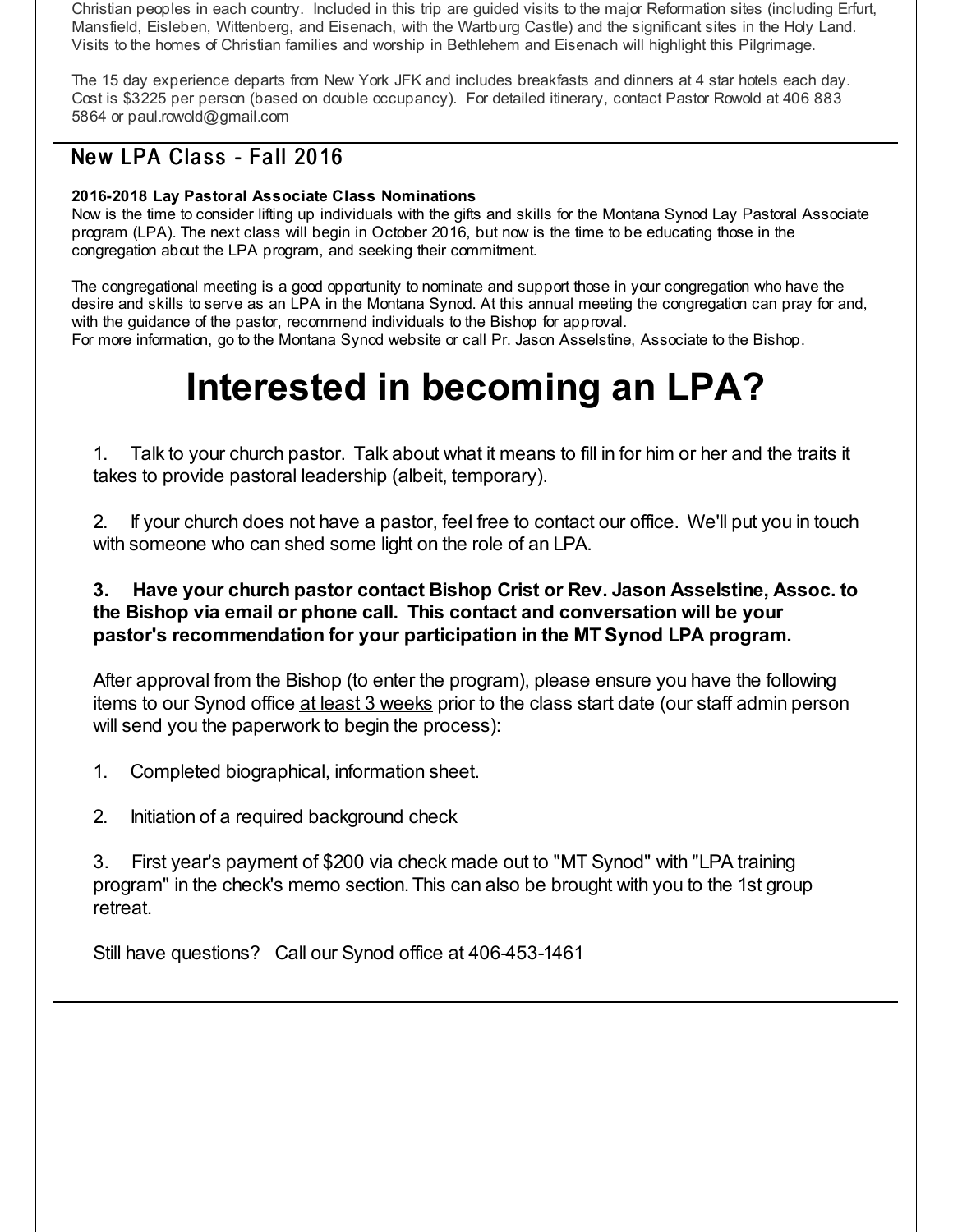

**NRIT News:**

*The following events require pre-registration:*

**NRIT is entering the world of digital education. Our first digital offering is now available on our website. When you purchase the class, you will have access to it throughout 2016 so can offer the class as a multi-session adult study or watch it on your personal computer at your convenience.**

### **DIGITAL EDUCATION**

### **Learning Our Place: Wilderness and Wonder from a Biblical Perspective**

With Dr. Kathryn Schifferdecker This course explores the book of Job and several biblical texts for insights about God, creation and humanity. What kind of world is this? What is our place in this world? How does the Bible speak of wilderness and wild creatures? What about "acts of God?"

To purchase the class, go the NRIT website. Under the logo, to the right side, click on NRIT Digital Education Store. Then click on "Learning Our Place..." You will need to pay online with a credit or debit card. After you have placed your order, you will be sent an email with all of the access information. Look for more offerings to come!

### **COMING WORKSHOPS:**

### **Spiritual But Not Religious: What Can We Learn From Them? How Can We Welcome Them?** Dr. Melinda Quivik

Friday, April 29th - St. John's Lutheran in Helena 9:30am - 3:30pm (5 credits) \$75 clergy/\$50 New to Ministry, retired, LPA/\$20 for nonrostered no CEUs

### **Leading Worship Matters: Shaping Faith**

Dr. Melinda Quivik

Thursday, April 27th - New Hope in Great Falls 9:30am - 3:30 pm

(5 credits) \$75 clergy/\$50 New to Ministry, retired, LPA/\$20 for nonrostered no CEUs

To sign up, www.nrit.org and click on the NRIT logo near the upper right side of the Montana Synod page to see our offerings.

### **SCHOLARSHIPS**

We know that some churches are not able to provide the recommended amount of continuing education assistance and what is offered doesn't always go far enough. At the same time, we strongly believe in the importance of continuing education for our synod and we support the ELCA expectation of 50 hours of continuing education credits a year.

- Scholarships are now available to cover half the cost of NRIT events.
- Apply online or by leaving a message for Jenny at 406-453-1461.

\*NRIT is grateful for financial gifts in support of this scholarship fund. Designate by writing "Jessica Crist Scholarship Fund" in the memo line.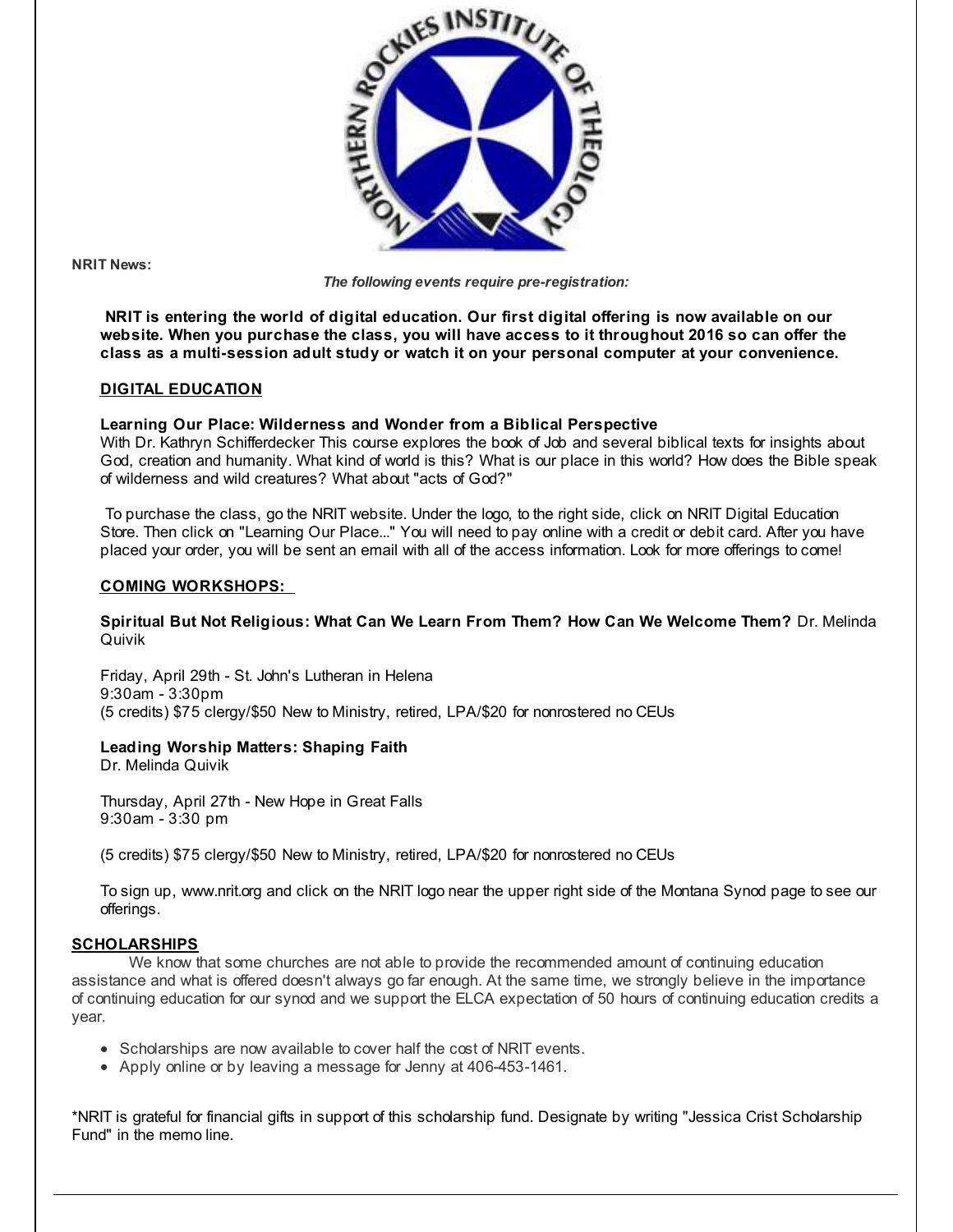

The Reformation 500 Task Force is looking for people to serve with our group. The only reguirement is an **interest in Reformation history and how the church is continually reforming. Many of our meetings are** held via Google Hangouts so that very little lengthy travel is necessary, also helping to fulfill the first benchmark of the Montana Synod, "Meet the future boldly." If you would like to join our fun group, please **contact Rev. Tonya Eza.**

In conjunction with the Montana Synod's third strategic benchmark, "Deepen faith and witness," the 2016 Synod Assembly and Theological Conference theme will be the 500th Anniversary of the Reformation. Yes, it's a year early, but this is part of how we meet the future boldly, so that when 2017 comes along, we will all be prepared! In conjunction with the Synod Assembly, the Reformation 500 Task Force is sponsoring a Reformation stole and banner contest. We invite the member congregations of the Montana Synod to bring original stoles and/or banners with them to the Synod Assembly in June. Following are the rules that we ask you to follow:

If you are making a stole:

- Stoles must be able to be worn while presiding over worship, and should be able to withstand 10 worship services (feel free to experiment with materials!).
- Stoles should be between 3" and 6" wide at the shoulder, and between 48" and 54" long.
	- o Be sure also to consider weight of stole and range of motion for the pastor in your design.

*Stoles need to be appropriate for a liturgically red service*

o Red doesn't need to be the only color in the stole, but it should play a prominent role in the color palette of the stole.

The stole should be your own original design - it is fine to use established patterns (provided they are not copywritten) as long as they are put together in your own way.

#### **If you are submitting a banner:**

- Banners should be appropriate for display in a worship context
	- o The size of the banner should be able to fit comfortably within the dimensions of your sanctuary.
- Banners should be of an original design. You may use established patterns (provided they are not copy-written) as long as they are put together in your own way.

Please bring the stoles and banners with you to the Synod Assembly, and they will be displayed in a place where everyone can see. Assembly attendees will vote on their favorites.

Questions? Please contact Rev. Tonya Eza, chair of the Reformation 500 Task Force, or any of the other members of the group.

# Flathead Lutheran Bible Camp **Retreats, Events, and Updates:**

*For additional information about these great upcoming retreats and events, check out our website at [www.flbc.net!](http://r20.rs6.net/tn.jsp?f=001M9bAX910nWS-Z5ZrESbueZ9Yccy2jWpILtz5t5WvJY39UEDYcl12qC7Y_6tQTOaF_i2bt8gruE7Jl1ev3zB9smCKDp5OpHuAmRjE9EA61OPf6g_eGc1WY7i8oC9DmWLezD4Qdl0LgyDrMMf7xNxhR6RIk-161Jr6JsCxsOacrts1mwoTfcDn-srHH21a5jBHsoQ93fQ850AfD-A2AO2zJ1NFYE9Lh0zn6TQNdZhI49qX_FIsOFun1SxrgRUZpPsM&c=&ch=) Also, watch for our 2016 Summer Brochure around Christmas!*

*Be sure to register early for your first choice of weeks and programs!*



### May 8: Mother's Day Brunch

Celebrate the special women in your life by joining us for a delightful brunch at camp. Four seatings are available, and reservations are required. Call (406) 752-6602 by May 2nd to make your reservation. Suggested donation is \$20 per person. Proceeds benefit the the FLBC campership fund and the CASA program of Flathead County, assisting